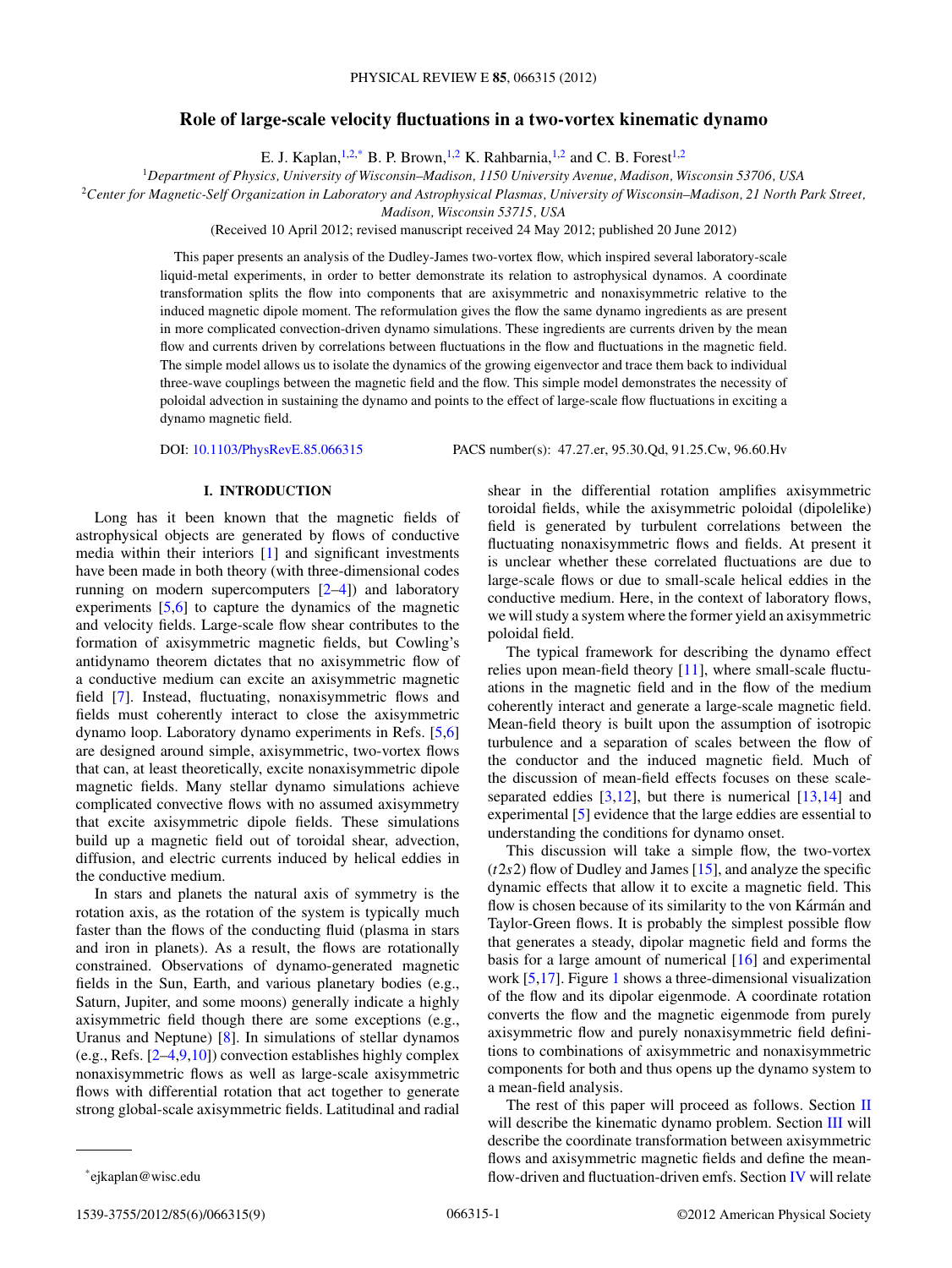<span id="page-1-0"></span>

FIG. 1. (Color online) VAPOR [\[18\]](#page-8-0) rendering of (a) the Dudley-James two-vortex flow and (b) the transverse dipole eigenmode that it excites. Reprinted from Ref. [\[16\]](#page-8-0).

the fluctuation-driven emfs found in the Dudley-James twovortex flow to the fluctuation-driven emfs of mean-field theory. Section [V](#page-5-0) will explore the role of pitch angle and mean flow in exciting a dynamo from the *t*2*s*2 flow. Section [VI](#page-6-0) summarizes the paper.

## **II. KINEMATIC DYNAMO MODEL**

A typical first step in designing an experiment (numerical or physical) is to solve the corresponding kinematic dynamo problem, where the flow of the conductor is considered fixed and only the magnetic induction equation

$$
\frac{\partial \mathbf{B}}{\partial \tau} = \text{Rm} \nabla \times (\mathbf{v} \times \mathbf{B}) + \nabla^2 \mathbf{B}
$$
 (1)

is considered. Here **v** is the (normalized) velocity field; **B** is the magnetic field;  $Rm = v_0 a/\eta$  is the magnetic Reynolds number, with  $v_0$ , *a*, and *η* the characteristic velocity, length, and magnetic diffusivity of the medium, respectively; and  $\tau =$  $t\eta/a^2$  is the time normalized by the diffusion time. The usual treatment of the problem in spherical geometries is to convert from the spatial domain to a spectral domain by decomposing<br>the magnetic fields and flows into vector spherical harmonics<br>represented as<br> $\mathbf{B}(r,\theta,\phi) = \sum \nabla \times \nabla \times S_{\ell_i}^{m_i}(r) Y_{\ell_i}^{m_i}(\theta,\phi) \mathbf{e}_r$ the magnetic fields and flows into vector spherical harmonics represented as

$$
\mathbf{B}(r,\theta,\phi) = \sum_{i} \nabla \times \nabla \times S_{\ell_{i}}^{m_{i}}(r) Y_{\ell_{i}}^{m_{i}}(\theta,\phi) \mathbf{e}_{r} \n+ \nabla \times T_{\ell_{i}}^{m_{i}}(r) Y_{\ell_{i}}^{m_{i}}(\theta,\phi) \mathbf{e}_{r}, \n= \sum_{i} \frac{S_{\ell_{i}}^{m_{i}} \ell_{i}(\ell_{i} + 1) Y_{\ell_{i}}^{m_{i}}}{r^{2}} \mathbf{e}_{r} \n+ \left(\frac{1}{r} \frac{d S_{\ell_{i}}^{m_{i}}}{dr} \frac{\partial Y_{\ell_{i}}^{m_{i}}}{\partial \theta} + \frac{T_{\ell_{i}}^{m_{i}}}{r \sin(\theta)} \frac{\partial Y_{\ell_{i}}^{m_{i}}}{\partial \phi}\right) \mathbf{e}_{\theta} \n+ \left(\frac{1}{r \sin(\theta)} \frac{d S_{\ell_{i}}^{m_{i}}}{dr} \frac{\partial Y_{\ell_{i}}^{m_{i}}}{\partial \phi} - \frac{T_{\ell_{i}}^{m_{i}}}{r} \frac{\partial Y_{\ell_{i}}^{m_{i}}}{\partial \theta}\right) \mathbf{e}_{\phi}.
$$
 (2)

Here *S* and *T* represent poloidal and toroidal harmonics respectively,  $\mathbf{e}_{r,\theta,\phi}$  are the unit vectors, and the  $Y_{\ell_i}^{m_i}(\theta,\phi)$ are (real, unnormalized) spherical harmonics (defined in Appendix  $\bf{A}$ ). The azimuthal phase of the harmonic is indicated by  $Y_{\ell}^{m c(s)}$ , where *c* and *s* represent cosine and sine. Harmonics with  $m<sub>i</sub> = 0$  have no derivative in the azimuthal direction  $(\partial_{\phi} Y_{\ell_i}^0 = 0)$ . Flows are represented the same way, but with lower case *s* and *t*. In general, boldface **B** and **v** indicate the

full spatial vector fields and italic  $B_i$  and  $v_i$  indicate a single (arbitrary) spectral harmonics.

There is a set of selection rules for describing the  $v \times b$ interactions of flows with magnetic fields akin to the selection rules of energy level transitions in quantum mechanics. It is based upon the Gaunt *K* and Elsasser *L* integrals with flows with ma<br><sup>r</sup> level transitic Gaunt K and<br> $\sin(\theta)d\theta$   $\int^{2\pi}$ 

ed upon the Gaut *K* and Elsasser *L* integrals with  
\n
$$
K_{ijk} = \int_0^{\pi} \sin(\theta) d\theta \int_0^{2\pi} d\phi Y_i(\theta, \phi) Y_j(\theta, \phi) Y_k(\theta, \phi),
$$
\n(3)  
\n
$$
L_{ijk} = \int_0^{\pi} d\theta \int_0^{2\pi} d\phi Y_i(\theta, \phi) \left( \frac{dY_j(\theta, \phi)}{d\theta} \frac{dY_k(\theta, \phi)}{d\phi} - \frac{dY_j(\theta, \phi)}{d\phi} \frac{dY_k(\theta, \phi)}{d\theta} \right),
$$

respectively, where we note that  $L_{jik} = -L_{ijk}$ .

In the spectral domain, Eq.  $(1)$  is composed of a diffusion operator *D*, where we tral doma<br> $D = \sum$ 

$$
D = \sum_{k} \frac{\partial^{2} B_{k}}{\partial r^{2}} - \frac{\ell_{k}(\ell_{k} + 1)}{r^{2}} B_{k},
$$
 (5)  
rator *F* based on mode-mode interactions,  

$$
F = \sum B_{j} \stackrel{v_{i}}{\rightarrow} B_{k},
$$
 (6)

and a flow operator *F* based on mode-mode interactions,

$$
F = \sum_{i,j,k} B_j \stackrel{v_i}{\to} B_k,\tag{6}
$$

where  $B_j \stackrel{v_i}{\rightarrow} B_k$  represents the conversion of the magnetic harmonic  $B_i$  by the flow harmonic  $v_i$  into the magnetic harmonic  $B_k$  (see [A](#page-6-0)ppendix A for the definition of these interactions). The selection rules of Eqs. (3) and (4) greatly simplify the calculation of *F*. Interactions of the form  $S \stackrel{s}{\rightarrow} S$ ,  $T \stackrel{s}{\rightarrow} T$ , and  $S \stackrel{t}{\rightarrow} T$  include Gaunt integrals [Eq. (3)], while interactions of the form  $T \xrightarrow{s} S$ ,  $S \xrightarrow{s} T$ ,  $S \xrightarrow{t} S$ , and  $T \xrightarrow{t} T$ include Elsasser integrals [Eq.  $(4)$ ]. Interactions of the form  $T \nightharpoonup S$  are identically zero. We seek eigenvector solutions of the magnetic induction equation

$$
\lambda \dot{\mathbf{b}} = (\mathbf{R} \mathbf{m} F + D) \dot{\mathbf{b}}.\tag{7}
$$

Here *λ* represents the exponential growth or decay rate of the eigenfunction **b**. Useful quantities to consider will be the amount of energy in a given magnetic harmonic over the spherical domain, represented by  $\langle B_k|B_k\rangle$ , and the strength of a given interaction of three harmonics over the spherical domain, represented by  $\langle B_i | v_i | B_k \rangle$  (see [A](#page-6-0)ppendix A for their exact definitions).

Kinematic dynamo studies generally focus on the onset conditions for a growing eigenmode (both in the magnetic Reynolds number and in the specific flow geometry) or the structure of the induced magnetic field [\[19\]](#page-8-0). Here we consider both for the two-vortex (*t*2*s*2) flow of Dudley and James [\[15\]](#page-8-0):

$$
v = s_2^0(r) + t_2^0(r),
$$
 (8)

where

$$
s_2^0(r) = \epsilon r^2 \sin(\pi r),
$$
  

$$
t_2^0(r) = r^2 \sin(\pi r),
$$

which is known to be dynamo unstable at comparatively small Rm. The factor  $\epsilon$  represents the pitch of the flow  $s/t$  and is set to 0*.*14 for most of the discussion here.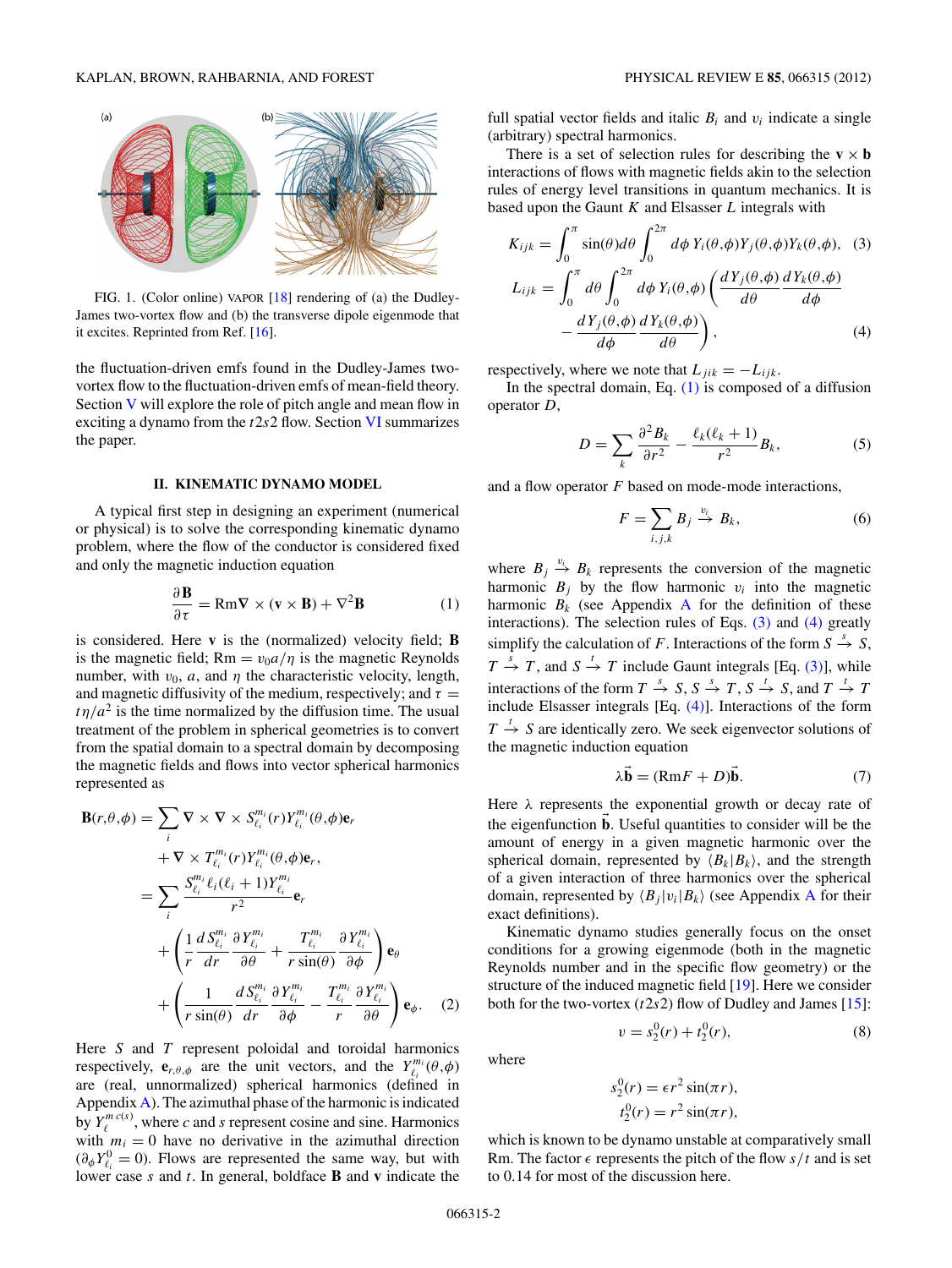<span id="page-2-0"></span>

FIG. 2. (Color online) Mean components of the two vortex flow about (a) the flow and (b) magnetic field symmetry axes. The thin black lines represent poloidal streamlines, the thick black lines represent the symmetry axes, the arrows indicate the direction of the mean poloidal flow, and the rectangles indicate the location of impellers that might drive such a flow (as in the experiment in  $Ref. [5]$  $Ref. [5]$ ).

## **III. COORDINATE TRANSFORM**

The Dudley-James two-vortex flow generates a nonaxisymmetric field from an axisymmetric flow, as is necessary under Cowling's theorem [\[7\]](#page-8-0). In laboratory settings, it has been natural to define the axis of symmetry by the driving apparatus [the horizontal axis defined by the impellers in Fig.  $1(a)$ ], in which case the Dudley-James flow is axisymmetric. However, a sphere has no natural axis of symmetry unless one is set by the properties of the problem being solved. One could instead consider the generated magnetic field to include an axisymmetric field and define the spherical coordinates relative to that axis [the vertical axis defined by the dipole field in Fig.  $1(b)$ ]. This is a natural choice, as stellar and planetary dynamo-generated fields tend to have strong axisymmetric components aligned with the stellar or planetary rotation axis. This transformation is necessary to apply a mean-field formulation of the dynamo problem. Without the transformation we have axisymmetric flows acting on azimuthally fluctuating magnetic fields and there is no mean (axisymmetric) field. In the coordinate system presented herein we have azimuthally fluctuating flows interacting with azimuthally fluctuating magnetic fields to generate an axisymmetric magnetic field.

The transformation from spherical harmonics defined about one axis to another comes from the calculation of Wigner *D* functions [\[20\]](#page-8-0). In the case where a transverse dipole  $Y_1^{1c}$ becomes an axisymmetric dipole  $Y_1^0$ , the second axisymmetric spherical harmonic transforms as

$$
Y_2^0(\theta, \phi) = -\frac{1}{2} Y_2^0(\theta', \phi') + \frac{1}{4} Y_2^{2c}(\theta', \phi'), \tag{9}
$$

i.e., the flow now has both axisymmetric and nonaxisymmetric components relative to the induced axisymmetric dipole field. We term the axisymmetric fields and flows as mean and the nonaxisymmetric fields and flows as fluctuations. Figure 2 shows the change in the mean flows from the change in coordinates. The advantage of a spherical geometry over a cylindrical geometry is that this transformation is easy to perform and requires no change to the machinery of the eigenmode calculation.

The two-vortex flow implies a dynamo cycle where a toroidal flow creates a toroidal field from a poloidal field and then the helical flow converts the toroidal field back into



FIG. 3. (Color online) Network diagram of the largest-scale magnetic fields generated by a Dudley-James two-vortex  $(t_2^0, s_2^0)$ dynamo in both the (a) axisymmetric flow and (b) mean-field configurations. Each node represents a magnetic field harmonic and each edge (arrow that connects two nodes) represents a flow (the legend is along the bottom). Orange (light) arrows indicate that the energy in the target harmonic is being increased and blue (dark) arrows indicate that the energy in the target harmonic is being decreased. In the mean-field configuration the  $\Omega$  effect is highlighted and labeled, the possible pathways for the *α* effect are also highlighted and labeled, and the *β* effect that removes energy from the mean toroidal field [according to Eq.  $(4)$ ] is labeled. Solid lines in the borders of the nodes and in the edges indicate an aximuthally symmetric mode. Dashed lines indicate an azimuthal fluctuation.

the poloidal field, thus closing the dynamo cycle. Figure 3 shows a simplified network representation of this cycle in both an axisymmetric flow system [Fig.  $3(a)$ ] and a mean-field system [Fig.  $3(b)$ ] representation. These figures represent the same process in different coordinate systems, so we shall describe only the mean-field representation [Fig.  $3(b)$ ]. Here an existing axisymmetric poloidal dipole field  $S^0_1$  is stretched into an axisymmetric toroidal magnetic field  $T_1^0$  by differential rotation (the  $t_2^0$  flow harmonic, labeled  $\Omega$  in the figure). This toroidal field is then converted into a fluctuating poloidal magnetic field  $S_2^{2s}$  by a fluctuating poloidal flow  $s_2^{2c}$ . This fluctuating poloidal field interacts with the fluctuating poloidal flow to remove energy from the axisymmetric toroidal field (interaction  $\beta_1$  in the network). The fluctuating poloidal field also interacts with the fluctuating toroidal flow  $t_2^{2c}$ and by this interaction is converted back into the original poloidal dipole. This entire process is highlighted and labeled as  $\alpha_1$  in the network. Similarly the axisymmetric toroidal field  $T_1^0$  is converted by the fluctuating toroidal flow into a fluctuating toroidal magnetic field, which then interacts with the fluctuating poloidal flow to be converted back into the axisymmetric dipole field (labeled as  $\beta_2$  and  $\alpha_2$  in the network). The conversion of one magnetic harmonic into another by a given flow is indicated by matched blue (dark) and orange (light) arrows. The orange (light) arrows indicate the increase of the destination harmonic, while the blue (dark) arrows indicate the decrease of the source harmonic. These same processes are present in the axisymmetric flow system [Fig. 3(a)], but there is no way to disentangle the mean  $\Omega$  and fluctuating *α* and *β* effects.

These networks are made by considering only the selection rules [Eqs.  $(3)$  and  $(4)$ ]. Each node in the network represents a magnetic field harmonic and each edge (an arrow that connect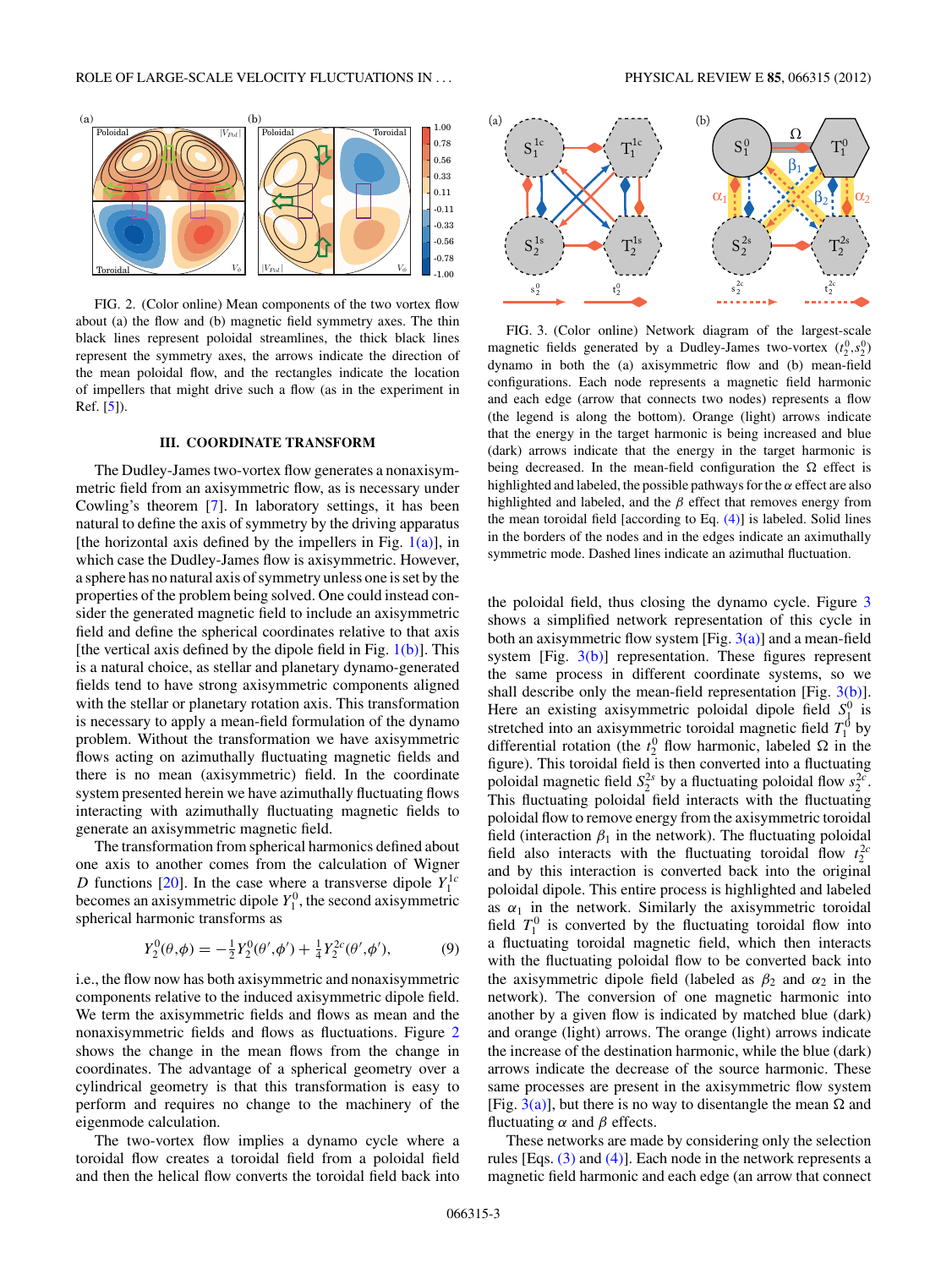<span id="page-3-0"></span>two nodes) represents a valid interaction  $B_j \stackrel{v_i}{\rightarrow} B_k$  [as in Eq. [\(6\)\]](#page-1-0). For example, in the  $S_1^0$  $t_2^0$   $T_1^0$  interaction the  $t_2^0$  flow acts on the  $S_1^0$  to increases the energy in the  $T_1^0$  harmonic.

We now turn to consider the interactions mediated by fluctuating flows and field. The  $T_1^0$  $\longrightarrow$   $S_2^{2s}$  and the  $S_2^{2s}$ fluctuating flows and field. The  $T_1^0 \xrightarrow{s_2^{2c}} S_2^{2s}$  and the  $S_2^{2s} \xrightarrow{s_2^{2c}} T_1^0$  interactions involve the same harmonics with the *j* and *k* indices interchanged. As these interactions have the Elsasser integral as a factor, the interchange of indices flips the sign of the interaction. Therefore, if  $T_1^0$  $\frac{s_2^{2c}}{2}$  *S*<sup>2*s*</sup> is increasing the energy in the  $S_2^{2s}$  harmonic,  $S_2^{2s}$  $\stackrel{s_2^{2c}}{\longrightarrow} T_1^0$  is simultaneously decreasing the energy in the  $T_1^0$  harmonic and energy flows from  $T_1^0$  to  $S_2^{2s}$ . This representation is a natural analog to the traditional mean-field formulation [\[11\]](#page-8-0) because it decouples the  $\Omega$  effect (mean toroidal flow) from the  $\alpha$  effect (conversion of toroidal field into poloidal field from toroidal and poloidal flow fluctuations).

The transformation allows the simple two-vortex dynamo to be interpreted in terms of the same interactions of fluctuating flows and fluctuating magnetic fields that more complicated nows and incluating magnetic fields that more complicated<br>dynamo simulations achieve. The flow and field are broken up<br>into<br> $\mathbf{v} = \overline{\mathbf{V}} + \widetilde{\mathbf{v}},$ <br> $\qquad - \sim$  (10) into

$$
\mathbf{v} = \overline{\mathbf{V}} + \widetilde{\mathbf{v}},
$$
  

$$
\mathbf{B} = \overline{\mathbf{B}} + \widetilde{\mathbf{b}}.
$$
 (10)

Here an overbar denotes a mean value over the azimuth  $(m = 0)$  and a tilde denotes a fluctuating value  $(m \neq 0)$ . The  $(m = 0)$  and a thue denotes a interdating value  $(m \neq 0)$ . The fluctuating components azimuthally average to zero, but they can beat together to generate a mean value  $\overline{\tilde{\mathbf{v}}} = \overline{\tilde{\mathbf{b}}} = 0$ ,

can beat together to generate a mean value  
\n
$$
\overline{\widetilde{\mathbf{v}}} = \overline{\widetilde{\mathbf{b}}} = 0,
$$
\n
$$
\overline{\widetilde{\mathbf{v}}}\overline{\mathbf{B}} = \overline{\widetilde{\mathbf{b}}\mathbf{v}} = 0,
$$
\nbut\n
$$
\overline{\widetilde{\mathbf{v}}}\overline{\widetilde{\mathbf{b}}} \neq 0.
$$

but

$$
\overline{\widetilde{\mathbf{v}}}\widetilde{\mathbf{b}}\neq 0.
$$

field **A** such that

It is useful to define a vector potential of the mean magnetic field 
$$
\overline{\mathbf{A}}
$$
 such that  
\n
$$
\overline{\mathbf{B}}(r,\theta) = \nabla \times \overline{\mathbf{A}}(r,\theta),
$$
\n
$$
\overline{\mathbf{A}}(r,\theta) = \sum_{m_i=0} \nabla \times S^0_{\ell_i}(r) Y^0_{\ell_i}(\theta) \mathbf{e}_r + T^0_{\ell_i}(r) Y^0_{\ell_i}(\theta) \mathbf{e}_r
$$
\n
$$
= \sum_{m_i=0} -\frac{S^0_{\ell_i}}{r} \frac{\partial Y^0_{\ell_i}}{\partial \theta} \mathbf{e}_{\phi} + T^0_{\ell_i} Y^0_{\ell_i} \mathbf{e}_r.
$$
\n(11)

The reason for this is that the axisymmetric component of the magnetic field can be represented by two axisymmetric scalar functions

$$
\overline{\mathbf{B}} = \overline{B_{\phi}}(r,\theta)\mathbf{e}_{\phi} + \nabla \times \overline{A_{\phi}}(r,\theta)\mathbf{e}_{\phi}.
$$
 (12)

Both of these scalar functions define divergence free vector fields

$$
\nabla \cdot B_{\phi} \mathbf{e}_{\phi} = \nabla \cdot A_{\phi} \mathbf{e}_{\phi} = 0. \tag{13}
$$

We can define a fluctuation driven emf

$$
\nabla \cdot B_{\phi} \mathbf{e}_{\phi} = \nabla \cdot A_{\phi} \mathbf{e}_{\phi} = 0.
$$
 (13)  
le can define a fluctuation driven emf  

$$
\mathcal{E}(r,\theta) \equiv \overline{\mathbf{v}} \times \overline{\mathbf{b}} = \int_0^{2\pi} d\phi \, \widetilde{\mathbf{v}}(r,\theta,\phi) \times \widetilde{\mathbf{b}}(r,\theta,\phi)
$$
 (14)

and a mean-flow driven emf

$$
\mathbf{E}(r,\theta) = \overline{\mathbf{V}}(r,\theta) \times (\overline{B_{\phi}}\mathbf{e}_{\phi}) + \overline{\mathbf{V}}(r,\theta) \times \nabla \times (\overline{A_{\phi}}\mathbf{e}_{\phi}) \tag{15}
$$

and rewrite the magnetic induction equation [\(1\)](#page-1-0) as time evolution equations for  $\overline{A_{\phi}}$  and  $\overline{B_{\phi}}$  coupled by these emfs:

$$
\frac{\partial \overline{A_{\phi}}}{\partial \tau} = \mathcal{E} \cdot \mathbf{e}_{\phi} + \mathbf{E} \cdot \mathbf{e}_{\phi} + \nabla^2 \overline{A_{\phi}},
$$
(16)

$$
\frac{\partial B_{\phi}}{\partial \tau} = (\nabla \times \mathcal{E}) \cdot \mathbf{e}_{\phi} + (\nabla \times \mathbf{E}) \cdot \mathbf{e}_{\phi} + (\nabla^2 \overline{B_{\phi}}). \quad (17)
$$

We note that  $\nabla^2 \mathbf{B} = -\nabla \times \nabla \times \mathbf{B}$ . Since we are looking at eigenvectors of the induction equation, the time derivative can be replaced by the eigenvalue. The emfs on the right-hand sides of Eqs.  $(16)$  and  $(17)$  can be treated as sources and sinks of the toroidal magnetic field and toroidal vector potential, respectively, by dotting each equation with  $\overline{A_{\phi}}$  or  $\overline{B_{\phi}}$  so that

$$
\lambda \overline{A_{\phi} A_{\phi}} = \overline{A_{\phi}} \mathcal{E}_{\phi} + \overline{A_{\phi}} \mathbf{E}_{\phi} - \overline{A_{\phi}} (\nabla \times \overline{\mathbf{A}})_{\phi}, \quad (18)
$$

$$
\lambda \overline{B_{\phi} B_{\phi}} = \overline{B_{\phi}} (\nabla \times \mathcal{E})_{\phi} + \overline{B_{\phi}} (\nabla \times \mathbf{E})_{\phi} + \overline{B_{\phi}} \nabla^2 \overline{\mathbf{B}_{\phi}}.
$$
 (19)

These source and sink functions can be integrated over the sphere to give an indication of the total effect of each emf on the mean field sink furt<br>dication<br> $\int_0^1 dr \int_0^{\pi}$ 

The equation of the total effect of each emf on  
\n
$$
\langle \overline{A_{\phi}}e \rangle = \frac{\int_0^1 dr \int_0^{\pi} \sin(\theta) d\theta \overline{A_{\phi}}(r,\theta) e_{\phi}(r,\theta)}{\int_0^1 dr \int_0^{\pi} \sin(\theta) d\theta \overline{A_{\phi}}^2(r,\theta)},
$$
\n(20)  
\n
$$
= \int_0^1 dr \int_0^{\pi} \sin(\theta) d\theta \overline{B_{\phi}}(r,\theta) (\nabla \times e)_{\phi}(r,\theta)
$$

$$
\langle \overline{A_{\phi}}e \rangle = \frac{\int_{0}^{\alpha} dr \int_{0}^{\pi} \sin(\theta) d\theta \overline{A_{\phi}}^{2}(r, \theta)}{\int_{0}^{1} dr \int_{0}^{\pi} \sin(\theta) d\theta \overline{A_{\phi}}^{2}(r, \theta)}, \qquad (20)
$$

$$
\langle \overline{B_{\phi}}e \rangle = \frac{\int_{0}^{1} dr \int_{0}^{\pi} \sin(\theta) d\theta \overline{B_{\phi}}(r, \theta)(\nabla \times e)_{\phi}(r, \theta)}{\int_{0}^{1} dr \int_{0}^{\pi} \sin(\theta) d\theta \overline{B_{\phi}}^{2}(r, \theta)}.
$$

Here *e* is any of the emfs  $(\mathcal{E}, \mathbf{E}, \nabla^2 \overline{A_{\phi}}, \text{ or } \nabla^2 \overline{B_{\phi}})$ . The the eigenvalue of the magnetic induction equation is the sum of all three emfs

$$
\lambda = \langle \overline{A_{\phi}} \mathcal{E} \rangle + \langle \overline{A_{\phi}} \mathbf{E} \rangle - \langle \overline{A_{\phi}} \nabla^2 \overline{A_{\phi}} \rangle = \langle \overline{B_{\phi}} \mathcal{E} \rangle + \langle \overline{B_{\phi}} \mathbf{E} \rangle - \langle \overline{B_{\phi}} \nabla^2 \overline{B_{\phi}} \rangle.
$$

## **IV. MEAN-FIELD EFFECTS AT LARGE AND SMALL SCALES**

The mean-field theory definition of the fluctuation-driven emf posits that [\[11\]](#page-8-0)

$$
\mathcal{E} = \alpha \overline{\mathbf{B}} - \beta \nabla \times \overline{\mathbf{B}}.\tag{22}
$$

Here  $\alpha$  and  $\beta$  are functions of the statistical properties of the fluctuating flow and are defined as  $\alpha = \frac{1}{3} \int_{0}^{\infty} d\tau \, \overline{\tilde{\mathbf{v}}(\mathbf{r},t) \cdot \nabla \times \tilde{\mathbf{v}}(\mathbf{r},t - \tau)}$ , (23) fluctuating flow and are defined as

$$
\alpha = \frac{1}{3} \int_0^\infty d\tau \, \overline{\tilde{\mathbf{v}}(\mathbf{r}, t) \cdot \nabla \times \tilde{\mathbf{v}}(\mathbf{r}, t - \tau)},\tag{23}
$$
\n
$$
\beta = \frac{1}{3} \int_0^\infty d\tau \, \overline{\tilde{\mathbf{v}}(\mathbf{r}, t) \cdot \tilde{\mathbf{v}}(\mathbf{r}, t - \tau)}.\tag{24}
$$

$$
\beta = \frac{1}{3} \int_0^\infty d\tau \, \overline{\widetilde{\mathbf{v}}(\mathbf{r},t) \cdot \widetilde{\mathbf{v}}(\mathbf{r},t-\tau)}.
$$
 (24)

These functions are derived by assuming that the velocity fluctuations beat with the magnetic fluctuations that they induce from the mean field. The  $\alpha$  effect drives a current parallel to the mean magnetic field and the  $\beta$  effect drives a current antiparallel to the curl of the magnetic field. In the large-eddy consideration the interaction of a poloidal velocity fluctuation with the magnetic fluctuation induced by the toroidal velocity fluctuation (and vice verse) is termed an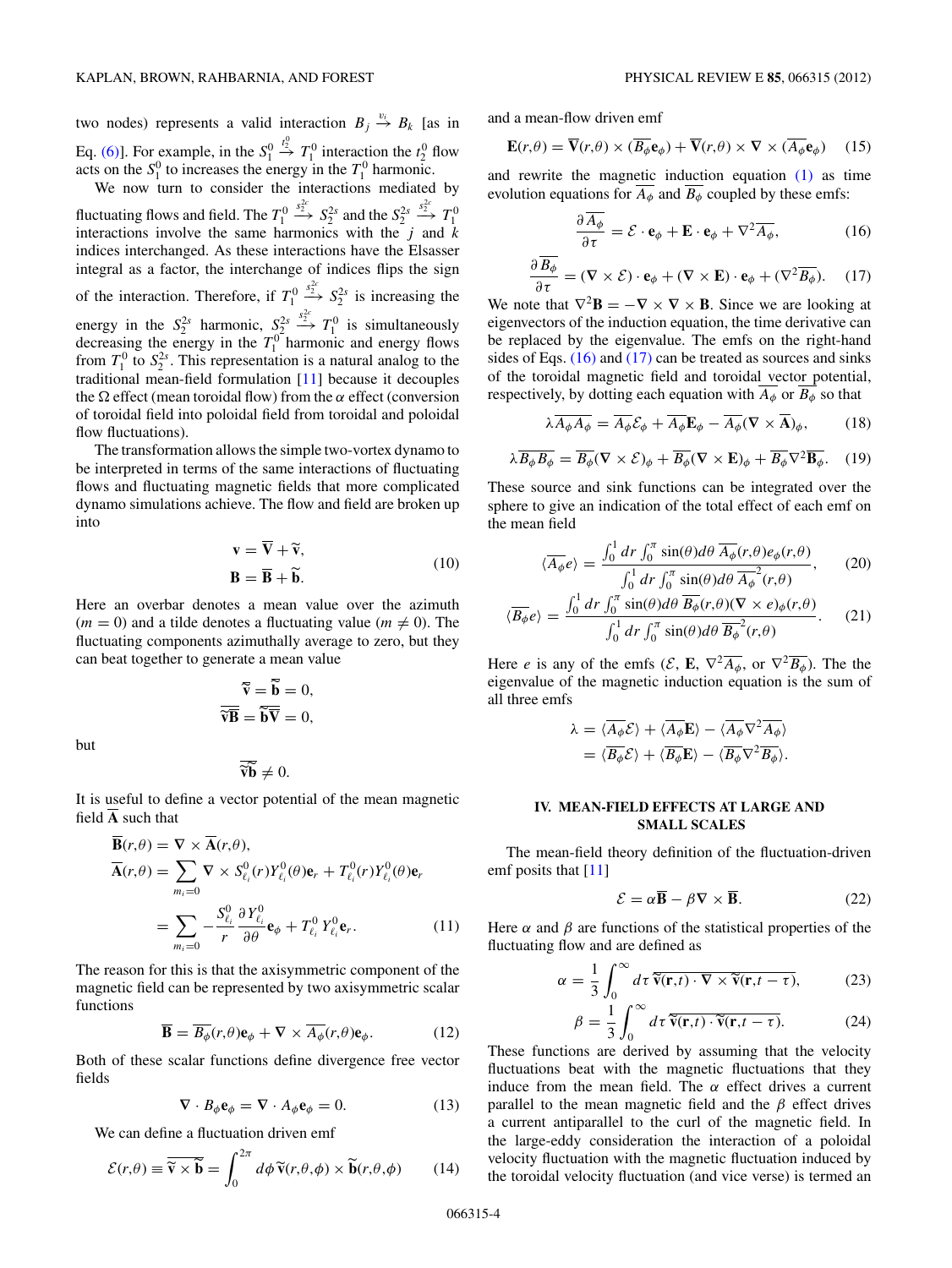<span id="page-4-0"></span>

FIG. 4. (Color online) Toroidal vector potentials (left) and magnetic fields (right) in a Dudley-James two-vortex system. The color table is set to a logarithmic scale. Fields are calculated for  $Rm = 60$ , with an eigenvalue  $\lambda = 1.49$ . (a) Axisymmetric components of the fastest growing eigenmode at  $Rm = 60$ , with contours showing field lines of the poloidal magnetic field. (b) Fluctuation driven emfs [see Eq.  $(14)$ ]. (c) Mean-flow driven emfs [Eq.  $(15)$ ]. (d) Effect of diffusion upon the growing magnetic fields. The emfs are multiplied by the eigenmode so that orange (light) always indicates a strengthening of the local magnetic field and blue (dark) always indicates a weakening. The scaling for each plot is quoted at the bottom. For (b)–(d),  $\langle \overline{A_{\phi}}e \rangle$ and  $\langle \overline{B_{\phi}}e \rangle$  [see Eqs. [\(20\)](#page-3-0) and [\(21\)\]](#page-3-0) are also quoted.

*α* effect. The relation to the mean field *α* becomes clear from the fact that the curl operation converts between toroidal and poloidal fields according to The relation that the curl of  $\vec{v}$  is according  $\nabla \times \vec{v} = \sum \vec{v}$ 

$$
\nabla \times \mathbf{v} = \sum_{i} \nabla \times \nabla \times t_{i} \mathbf{e}_{r} - \nabla \times \nabla^{2} s_{i} \mathbf{e}_{r}.
$$
 (25)

The toroidal and poloidal velocity fluctuations also interact with the magnetic fluctuations that they themselves induce. The relation to the mean field *β* effect is obvious.

Figure 4 represents the magnetic eigenmode [Fig. 4(a)] and the emfs that give rise to it in the spatial domain. The eigenmode is multiplied by the given emf so that orange (light) regions in Figs.  $4(b)$ – $4(d)$  indicate that energy is being transferred to the eigenmode via that portion of the emf. Blue (dark) regions indicate that energy is being removed from the eigenmode. The fluctuation-driven emf is shown [Fig. 4(b)] creating a mean poloidal field (left) while destroying a mean toroidal field (right). The creation of a poloidal field in a region where the toroidal field is being diminished suggests



FIG. 5. (Color online) Network diagram representing the effect of the full Dudley-James *t*2*s*2 flow on a dynamo unstable eigenmode. The eigenmode represents Rm = 60, with an eigenvalue  $\lambda = 1.49$ . This network diagram follows the conventions of Fig. [3.](#page-2-0) The diagram is generated from the solution of the eigenvalue equation [\(7\).](#page-1-0) The width of a given node is logarithmic in the amount of energy in that harmonic over the sphere  $\langle B_k | B_k \rangle$  and the thickness of a given edge is linear in the coupling strength  $\langle B_i | v_i | B_k \rangle$ . The network is truncated at  $\ell = 4$ . Nodes with  $\langle B_i | B_i \rangle$  less than 1.3% of  $\langle S_1^0 | S_1^0 \rangle$  and interactions weaker than 10% of  $\langle S_1^0 | t_2^{2c} | T_3^{2c} \rangle$  are ignored. The  $\alpha$ - $\Omega$  dynamo is highlighted and the  $\beta$  effect is labeled as in Fig. [3\(b\).](#page-2-0)

that the fluctuation-driven emf converts the toroidal magnetic field into a poloidal one. The toroidal field is then regenerated from the mean toroidal shear, which provides an  $\Omega$  effect [Fig.  $4(c)$ ]. The mean poloidal flow sweeps the poloidal and toroidal fields out of the core of the sphere and out toward the edge, which reduces the effect of diffusion on destroying the magnetic field  $[Fig. 4(d)]$ . This last step is further explored in Sec. [V.](#page-5-0)

We also construct a full network of spherical harmonic modes and interactions from the eigenmode and the flow matrix (Fig. 5) to better represent magnetic induction in terms of individual three-wave couplings. Like in Fig. [3,](#page-2-0) the nodes of the network represent the magnetic field harmonics and the edges represent valid interactions. However, now all of the couplings are apparent. Here the size of a given node is representative of how much energy is in that harmonic over the spherical domain  $\langle B_k | B_k \rangle$  and the thickness of the edges represents how strong a given coupling  $\langle B_j | v_i | B_k \rangle$  is. The box labeled "Large-scale interactions" is the full representation of the network shown previously in Fig.  $3(b)$  calculated from the flow matrix and the eigenvector rather than just by the selection rules. The fundamental dynamic is still the mean toroidal flow generating an axisymmetric toroidal field from an axisymmetric dipole poloidal field (labeled  $\Omega$ ) and an  $\alpha$ effect that converts the toroidal field back into the poloidal field while a *β* effect acts to diminish the toroidal field. The strongest coupling in the network is  $\langle S_1^0 | t_2^{2c} | T_3^{2c} \rangle$ , but the effect of the  $T_3^{2c}$  harmonic on the primary dynamo cycle is small. Indeed, as is apparent from Fig. 5, all the higher-order magnetic fields cascade to smaller and smaller scales without great influence on the large-scale dynamics (thus the network is truncated at  $\ell = 4$ ).

The advantage of this view is that it isolates the important couplings and interaction pathways more obviously than the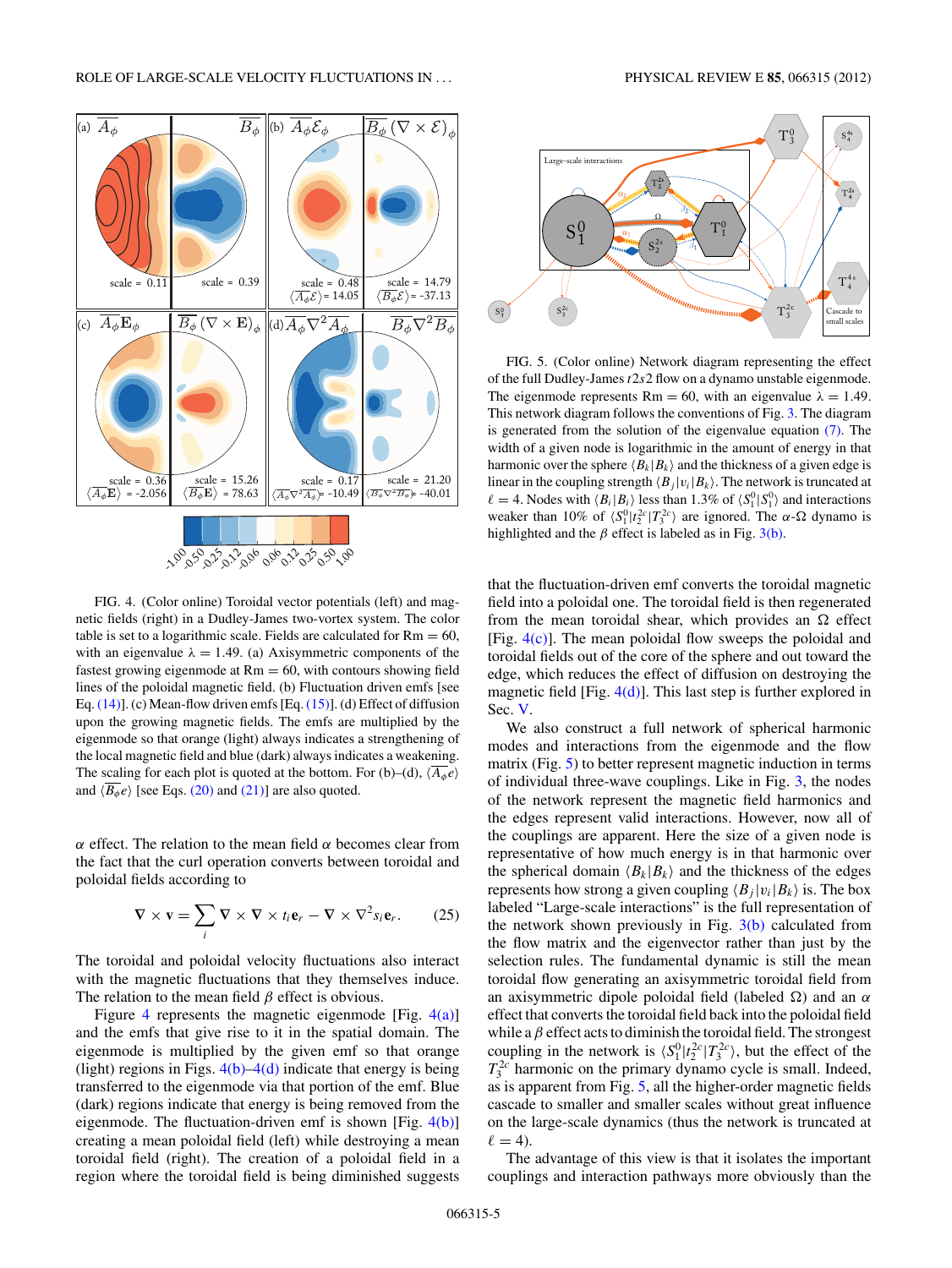<span id="page-5-0"></span>spatial view in Fig. [4.](#page-4-0) The relation between the spatial and spectral representations is that  $\langle \overline{A_{\phi}} \mathbf{E} \rangle$  and  $\langle \overline{B_{\phi}} \mathbf{E} \rangle$  represent the sum of all  $\langle B|\overline{v}|B\rangle$  and  $\langle A_{\phi}E\rangle$  and  $\langle B_{\phi}E\rangle$  represent the sum of all  $\langle B|\tilde{v}|\overline{B}\rangle$ . Likewise, this is based on calculated couplings iew in Fig. 4. The relation between the spatial and<br>representations is that  $\langle \overline{A_{\phi}} \mathbf{E} \rangle$  and  $\langle \overline{B_{\phi}} \mathbf{E} \rangle$  represent the<br>all  $\langle \overline{B} | \overline{v} | \overline{B} \rangle$  and  $\langle \overline{A_{\phi}} \mathcal{E} \rangle$  and  $\langle \overline{B_{\phi}} \mathcal{E} \rangle$  and is more physical than the schematic view presented in Fig. [3.](#page-2-0)

The network diagram justifies the appropriation of meanfield magnetohydrodynamics language. It confirms that the helical fluctuations are transferring energy from the toroidal field into the poloidal field, as was hinted by Fig. [4.](#page-4-0) The toroidal and poloidal fluctuating flows seed magnetic fluctuations from the mean toroidal field. The toroidal flow then beats with the magnetic fluctuation induced by the poloidal flow to generate a mean poloidal field (as per the *α* effect and labeled as such in the network). The toroidal and poloidal flow fluctuations also then beat with the magnetic fluctuations they themselves induce— $\langle T_1^0 | t_2^{2s} | T_2^{2c} \rangle$  and  $\langle T_1^0 | s_2^{2s} | S_2^{2c} \rangle$ , respectively—to remove energy from the mean toroidal field (as per the *β* effect and labeled as such in the network).

The cross sections (Fig. [4\)](#page-4-0) and the network (Fig. [5\)](#page-4-0) taken together demonstrate the dominance of large-scale dynamics in the evolution of the magnetic field. The axisymmetric component of the eigenmode is clearly dominated by the largest scales both radially (as evinced by the cross section) and spectrally (as evidenced by the amount of energy in the  $\ell = 1$  modes). The network further confirms that the transfer of energy between poloidal and toroidal magnetic fields is dominated by the interactions of large-scale flows and large-scale fields.

## **V. EFFECTS OF FLOW PITCH AND MEAN FLOW COMPONENTS**

Once a successful dynamo has been generated, it is possible to modify the flow to find the point where it no longer successfully dynamos. Dudley and James found a growing dynamo for only a single flow pitch ( $\epsilon = 0.14$ ) of the set of pitches they tested at Rm  $\leq 120$  ( $\epsilon = 0.05, 0.10, 0.14, 0.20$ ). Figure 6 points to why this would be the case. The scan in the pitch angle reveals a bifurcation bubble, where two degenerate eigenvectors split such that one grows faster or decays slower than the other. The early studies of Dudley and James [\[15\]](#page-8-0) bracket this bubble, with only a single pitch angle in the bubble. The range of dynamo unstable  $\epsilon$  changes as a function of Rm, but has the fastest growth rate at  $\epsilon \sim 0.13$ .

Our analysis method allows us to study dynamo onset with specially constrained flows. Figure 7 shows the growth curves for flows with individual flow harmonics removed. Unsurprisingly, the loss of the  $\Omega$  effect  $t_2^0$  increases the dynamo threshold greatly. The dynamo can also still function when one fluctuation or the other  $(s_2^2 \text{ or } t_2^2)$  is eliminated. At high enough Rm, other closed networks originating at  $S_1^0$  generate more energy than is dissipated.

The flow with the highest Rm<sub>crit</sub> is the one with the  $s_2^0$ flow removed, despite the fact that this flow has a very weak signature in the network diagram of Fig. [5.](#page-4-0) The most readily apparent answer is that the  $s_2^0$  flow adds advection to the system, which redistributes magnetic flux to mitigate the effects of diffusion. The signature is weak because the redistribution is neither a strong creator nor destroyer of total



FIG. 6. (Color online) (a) Critical flow pitches plotted against Rm. (b) Largest eigenvalues plotted against  $\epsilon$  at various Rm. The dashed lines in (a) represent the flow pitch in (b) where the real parts of the eigenvalues split. The thin black lines in each plot indicate the values of  $\epsilon$  used by Dudley and James.

magnetic flux. To see this more clearly we examine the spatial distribution of emfs with no  $s_2^0$  flow (Fig. [8\)](#page-6-0). The dynamics of the poloidal field is relatively unchanged by the loss of poloidal advection. The eigenmode has the same general shape [left-hand sides of Figs. [4](#page-4-0) and  $8(a)$ ]. The fluctuation-driven emf



FIG. 7. Growth curves for the two-vortex flow with all flows (black solid line) and with individual flows removed. The  $Rm_{\text{crit}}$  are labeled on the *x* axis. The scans are performed with a resolution of 100 radial points and an  $m_{\text{max}} = \ell_{\text{max}}$  of 7 and are likely significant to about 1% error (see the Appendix).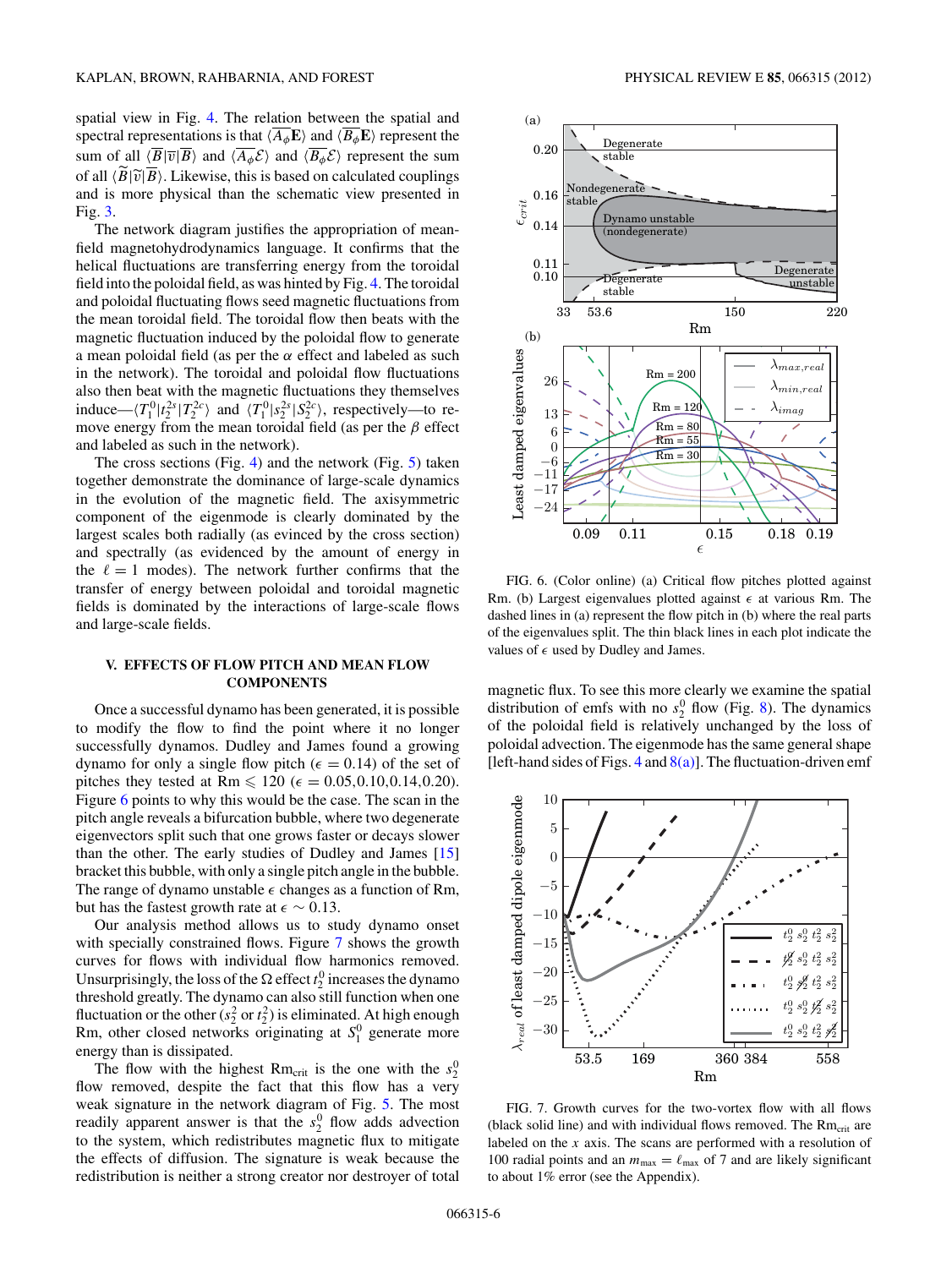<span id="page-6-0"></span>

FIG. 8. (Color online) Toroidal vector potentials (left) and magnetic fields (right) in a Dudley-James two-vortex system with the  $s_2^0$  flow eliminated. Fields are calculated for Rm = 60, with an eigenvalue of  $\lambda = -10.01$ . The plots follow the same scheme as in Fig. [4.](#page-4-0) The left hemisphere of (c) is crossed out because there is no mean poloidal flow and the mean toroidal flow cannot drive a mean toroidal current.

 $\mathcal E$  is weaker, but again has the same general shape [left hand sides of Figs. [4](#page-4-0) and  $8(b)$ ]. The diffusion likewise has about the same effect [left-hand sides of Figs. [4](#page-4-0) and  $8(d)$ ]. The toroidal field, however, suffers greatly from the loss of the poloidal advection. The shape of the field is similar [right-hand sides of Figs. [4](#page-4-0) and  $8(a)$ ], but diffusion now completely matches the  $\Omega$  effect [right-hand sides of Figs. [4](#page-4-0) and 8(c) and 8(d)]. The turbulent emf continues to convert the toroidal magnetic field into a poloidal one, for a net loss of toroidal magnetic energy [Fig. 8(b)].

The reason for this dependence on poloidal advection is not obvious from the eigenmode calculation and its network of interactions presented here. The answer may be in an alternative formulation by Livermore and Jackson [\[21\]](#page-8-0) where the growth of magnetic energy in the domain is the instability criterion (rather than the growth of individual eigenmodes, as studied here). They studied modified  $t_1s_2$  flows, similar to Dudley and James [\[15\]](#page-8-0), and found that the poloidal advection is a necessary ingredient for instability and that small changes to the poloidal flow strongly affected the onset of the instability (and hence  $Rm_{\text{crit}}$ ). Generally, the growth curve they found for a field with an  $S_1^0$  component and Rm  $< 0$  was similar to the growth curve for a field with an  $S_1^1$  component and Rm  $> 0$ . This is consistent with our understanding from the coordinate transformation [Eq. [\(9\)\]](#page-2-0).

#### **VI. CONCLUSION**

The coordinate transformation presented in this paper has shown the simple and steady Dudley-James two-vortex dynamo to depend on effects from flows that are both coaxial with, and fluctuations relative to, the induced magnetic axis. This exposes the simple dynamo to more sophisticated analyses in terms that approximate those of mean-field theory. The usual terms of  $\alpha$ ,  $\beta$ , and  $\Omega$  now have specific velocity components that they can attach to. Furthermore, the necessity of advection in countering diffusion to allow a large-scale magnetic field to grow is directly demonstrated by the difficulty of a dynamo without poloidal advection.

Much of the discussion of mean-field effects still focuses on scale-separated eddies  $[3,12]$ , but there is numerical  $[13]$  and experimental [\[5\]](#page-8-0) evidence that the large eddies are essential to understanding the conditions for dynamo onset. The work here shows that the large-eddy mean-field effects have been with us for a long time.

## **ACKNOWLEDGMENTS**

The authors would like to acknowledge Dr. Mark Nornberg and Zane Taylor for useful discussions on the geometry of the two-vortex dynamo and Matt Elder for help in finding and using the graph layout software that built the coupling network diagrams (Graphviz). This work was supported by the Center for Magnetic Self-Organization in Laboratory and Astrophysical Plasmas.

#### **APPENDIX A: DEFINITIONS AND NOMENCLATURE** Ĵ Ĩ

The real, unnormalized spherical harmonics are defined as

$$
Y_{\ell}^{m\left\{\frac{C}{S}\right\}}(\theta,\phi) = P_{\ell}^{m}(\cos(\theta))\left\{\frac{\cos(m\phi)}{\sin(m\phi)}\right\},\qquad(A1)
$$

where  $P_{\ell}^{m}$  is the associated Legendre polynomial. In this discussion we will denote the radial profile of a given harmonic according to

$$
\langle B_j | \equiv B_j(r), \quad |B_k \rangle \equiv B_k(r), \ r \in [0,1]. \tag{A2}
$$

We define an inner product as

$$
\langle B_j | \equiv B_j(r), \quad |B_k \rangle \equiv B_k(r), \ r \in [0,1]. \tag{A2}
$$
  
\nline an inner product as  
\n
$$
\langle S_j | S'_k \rangle = \delta_j^k N_k \int_0^1 dr \left( \frac{S_j(r) S'_k(r) \ell_k(\ell_k + 1)}{r^2} + \frac{dS_j(r)}{dr} \frac{dS'_k(r)}{dr} \right),
$$
  
\n
$$
\langle T_j | T'_k \rangle = \delta_j^k N_k \int_0^1 dr \ T_j(r) T'_k(r),
$$
  
\n
$$
N_i = \frac{2\pi (1 + \delta_{m_i}^0) \ell_i(\ell_i + 1)}{2\ell_i + 1} \frac{(\ell_i + m_i)!}{(\ell_i - m_i)!}.
$$
 (A3)

The  $\delta_j^k$  term is the Kroenecker delta and comes from the orthogonality of the poloidal and toroidal spherical harmonics. The energy of a single harmonic in the domain is given by  $\langle B_i|B_i\rangle$ .

In this notation, each individual flow harmonic is treated as an operator that converts one magnetic harmonic into others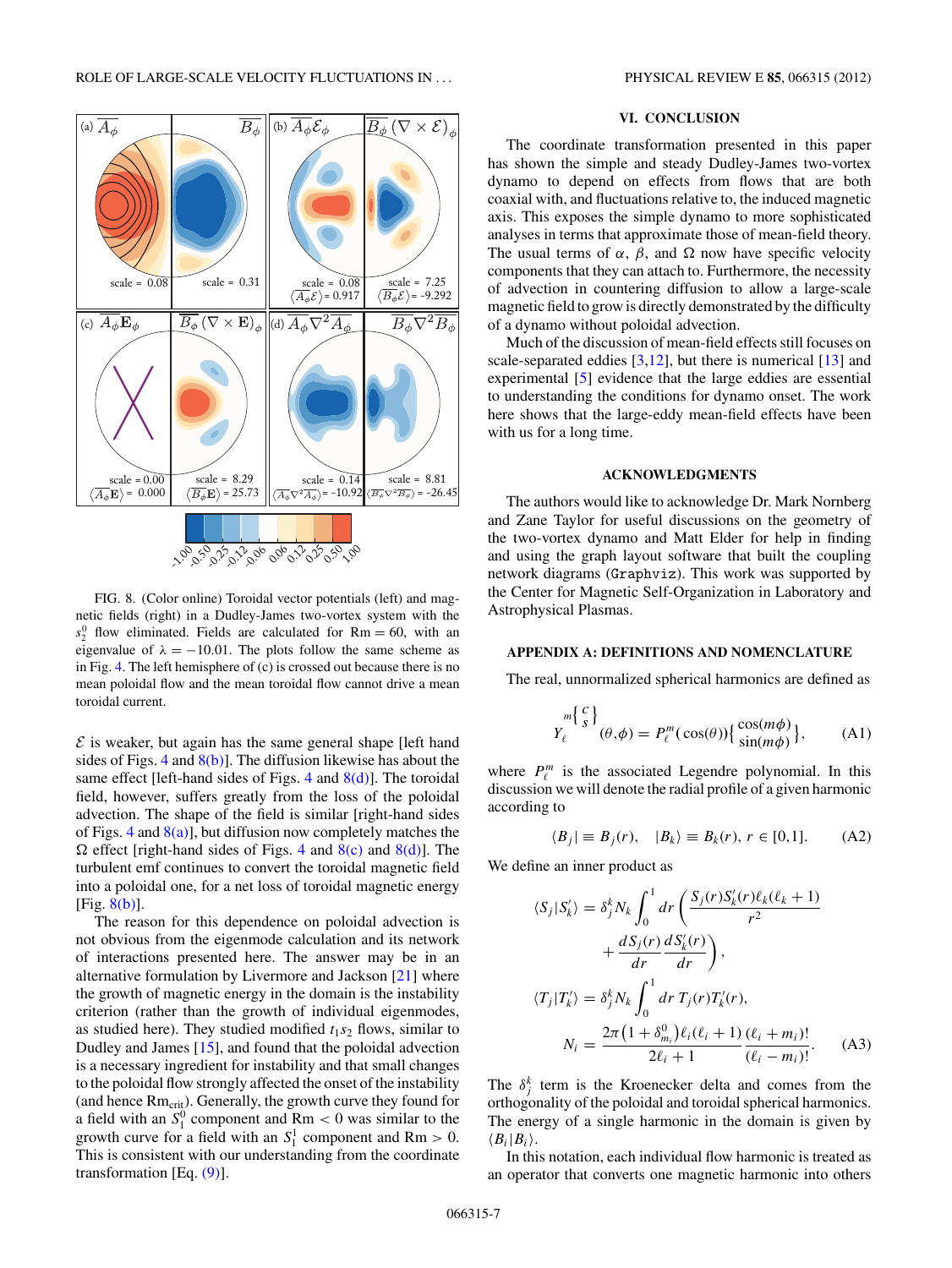<span id="page-7-0"></span>using the relations of Eq.  $(A7)$ ,

$$
\langle B_j | v_i = \sum_k (B_j \stackrel{v_i}{\to} B_k) \langle B_k |, \tag{A4}
$$

i.e., the radial profile of a magnetic harmonic  $\langle B_i |$  is being acted on by the flow harmonic  $v_i$  to generate several magnetic harmonics  $\langle B_k|$ . The strength of a coupling between two modes through a flow is characterized by  $\langle B_i | v_i | B_k \rangle$ . The orthogonality of harmonics means that the inner product will pick out only the projection onto the  $B_k$  mode. We draw our inspiration from the bra-ket notation of quantum mechanics, but we have modified the notation to fit more naturally with our notation of three wave couplings. our notation of three-wave couplings.<br>The *β* effect can be represented in<br> $\langle \overline{B_1} | \beta | \overline{B_1} \rangle = \langle \overline{B_1} | \tilde{v_1} | \tilde{B_i} \rangle$ 

The *β* effect can be represented in this notation as

of three-wave couplings.  
ect can be represented in this notation as  

$$
\langle \overline{B_1} | \beta | \overline{B_1} \rangle = \langle \overline{B_1} | \widetilde{v_1} | \widetilde{B_i} \rangle \langle \widetilde{B_i} | \widetilde{v_1} | \overline{B_1} \rangle,
$$
(A5)

while the  $\alpha$  effect can be represented as

while the 
$$
\alpha
$$
 effect can be represented as  
\n
$$
\langle \overline{B_1} | \alpha | \overline{B_2} \rangle = \langle \overline{B_1} | \tilde{v}_1 | \tilde{B}_i \rangle \langle \tilde{B}_i | \tilde{v}_2 | \overline{B_1} \rangle + \langle \overline{B_1} | \tilde{v}_2 | \tilde{B}_i \rangle \langle \tilde{B}_i | \tilde{v}_1 | \overline{B_1} \rangle.
$$
\n(A6)

Here  $B_{1,2}$  are specific mean fields ( $B_1$  and  $B_2$  cannot both be (A6)<br>*S* or *T* modes),  $\hat{v}_{1,2}$  are specific mean fields ( $B_1$  and  $B_2$  cannot both be *S* or *T* modes),  $\hat{v}_{1,2}$  are specific fluctuating flows (which must have the same *m* order and again cannot both be *s* or *t*), and *B i* may be either a single magnetic fluctuation or summed over all fluctuating modes. The interaction terms  $B_j \stackrel{v_i}{\rightarrow} B_k$ , where a source magnetic harmonic  $B_j$  is acted on by a flow harmonic  $v_i$  to create a magnetic harmonic  $B_k$ , are defined according to which of  $v_i$ ,  $B_j$ , and  $B_k$  are poloidal and which are toroidal:

$$
(S_j \xrightarrow{s_i} S_k) = \frac{K_{ijk}}{N_k} \left[ p_i c_i s_i \frac{dS_j}{dr} - p_j c_j \frac{ds_i}{dr} S_j \right],
$$
  
\n
$$
(S_j \xrightarrow{s_i} T_k) = -\frac{L_{ijk}}{N_k} \left[ p_j \left( \frac{d^2 s_i}{dr^2} - \frac{2}{r} \frac{d s_i}{dr} \right) S_j \right]
$$
  
\n
$$
-2 \left( c_k \frac{ds_i}{dr} + \frac{p_i s_i}{r} \right) \frac{dS_j}{dr} + p_i s_i \frac{d^2 S_j}{dr^2} \right],
$$
  
\n
$$
(T_j \xrightarrow{s_i} S_k) = \frac{L_{ijk}}{N_k} p_i s_i T_j,
$$
  
\n
$$
(T_j \xrightarrow{s_i} T_k) = \frac{K_{ijk}}{N_k} \left\{ \left[ p_i c_i \left( \frac{d s_i}{dr} - \frac{2s_i}{r} \right) + p_k c_k \frac{d s_i}{dr} \right] T_j \right\} + p_i c_i s_i \frac{d T_j}{dr} \right\},
$$
  
\n(A7)

$$
(S_j \xrightarrow{t_i} S_k) = \frac{L_{ijk}}{N_k} p_j t_i S_j,
$$
  
\n
$$
(S_j \xrightarrow{t_i} T_k) = -\frac{K_{ijk}}{N_k} \left[ (p_k c_k + p_j c_j) t_i \frac{dS_j}{dr} + p_j c_j \left( \frac{d t_i}{dr} - \frac{2t_i}{r} \right) S_j \right],
$$
  
\n
$$
(T_j \xrightarrow{t_i} S_k) = 0,
$$

$$
(T_i \stackrel{t_j}{\rightarrow} T_k) = \frac{L_{ijk}}{N_k} p_k t_i T_j,
$$

where  $p_i = \ell_i (\ell_i + 1)$ .

TABLE I. Scan of eigenvalues of the  $t2s2$  flow at  $Rm = 60$  with respect to latitudinal and radial resolution. The memory capacity of the calculating computer limited the radial resolution scan to  $\ell_{\text{max}} =$ 10. The bold numbers indicate the level of agreement with the  $\ell_{\text{max}} =$ 20 case for rows 1–6 and the  $n_r = 1600$  case for the last two rows.

| $\ell_{\rm max}$ | $n_r$ | $\lambda(60)$ | $\ell_{\rm max}$ | $n_r$ | $\lambda(60)$ |
|------------------|-------|---------------|------------------|-------|---------------|
| 9                | 100   | 1.448926      | 15               | 100   | 1.456606      |
| 10               | 100   | 1.459326      | 16               | 100   | 1.456597      |
| 11               | 100   | 1.457070      | 17               | 100   | 1.456594      |
| 12               | 100   | 1.457180      | 18               | 100   | 1.456599      |
| 13               | 100   | 1.456460      | 19               | 100   | 1.456597      |
| 14               | 100   | 1.456679      | 20               | 100   | 1.456597      |
| 10               | 200   | 1.458498      | 10               | 800   | 1.458241      |
| 10               | 400   | 1.458292      | 10               | 1600  | 1.458228      |

#### **APPENDIX B: NETWORK GRAPHS AS A WAY OF UNDERSTANDING NONLINEAR INTERACTIONS**

A long-standing problem in computer science is how to best lay out a graph to represent connections between different nodes in a network. A common algorithm is to create a network of springs, whose stiffness represents the strength of the connection between given nodes, and then find a minimum-energy configuration of nodes [\[22\]](#page-8-0). Programs that can automatically generate graph layouts are a common tool in exploratory data analysis. The graph of Fig. [5](#page-4-0) was generated using one such tool, Graphviz, which is open source and maintained by AT&T Labs Research [\[23\]](#page-8-0).

The kinematic dynamo problem is a good target for this kind of analysis because it is a linear problem; nodes and edges (couplings) are distinct from each other. All nodes are single magnetic harmonics. All edges represent the beating of a velocity harmonic with a magnetic harmonic to generate a second magnetic harmonic, the strength of a coupling between two modes is easy to calculate [see Eq. (A4)], and the selection rules of the Bullard-Gellman formalism [see Eqs. [\(3\)](#page-1-0) and [\(4\)\]](#page-1-0) prevent the graph from becoming too cluttered. The graph layout highlights strong connections between magnetic

TABLE II. Comparison of eigenvalues of the *t*2*s*2 flow between axisymmetric flow and axisymmetric field calculations. These calculations were performed at  $Rm = 60$  and scanned with respect to latitudinal and radial resolution. The calculations labeled "Axisymmetric field" were carried out with full azimuthal resolution ( $m_{\text{max}} = \ell_{\text{max}}$ ). The bold numbers on the right half of the table indicate the agreement between the eigenvalues and the  $\ell_{\text{max}} = 20$ ,  $n_r = 100$  case of Table I.

| Axisymmetric flow |       |               | Axisymmetric field |       |               |
|-------------------|-------|---------------|--------------------|-------|---------------|
| $\ell_{\rm max}$  | $n_r$ | $\lambda(60)$ | $\ell_{\rm max}$   | $n_r$ | $\lambda(60)$ |
| 5                 | 100   | 1.249179      | 5                  | 100   | 1.249179      |
| 6                 | 100   | 1.549141      | 6                  | 100   | 1.549141      |
| 7                 | 100   | 1.491581      | 7                  | 100   | 1.491581      |
| 8                 | 100   | 1.504970      | 8                  | 100   | 1.504970      |
| 9                 | 100   | 1.448926      | 9                  | 100   | 1.448926      |
| 10                | 100   | 1.459326      | 10                 | 100   | 1.459317      |
| 11                | 100   | 1.457070      | 11                 | 100   | 1.457063      |
| 12                | 100   | 1.457180      | 12                 | 100   | 1.409343      |